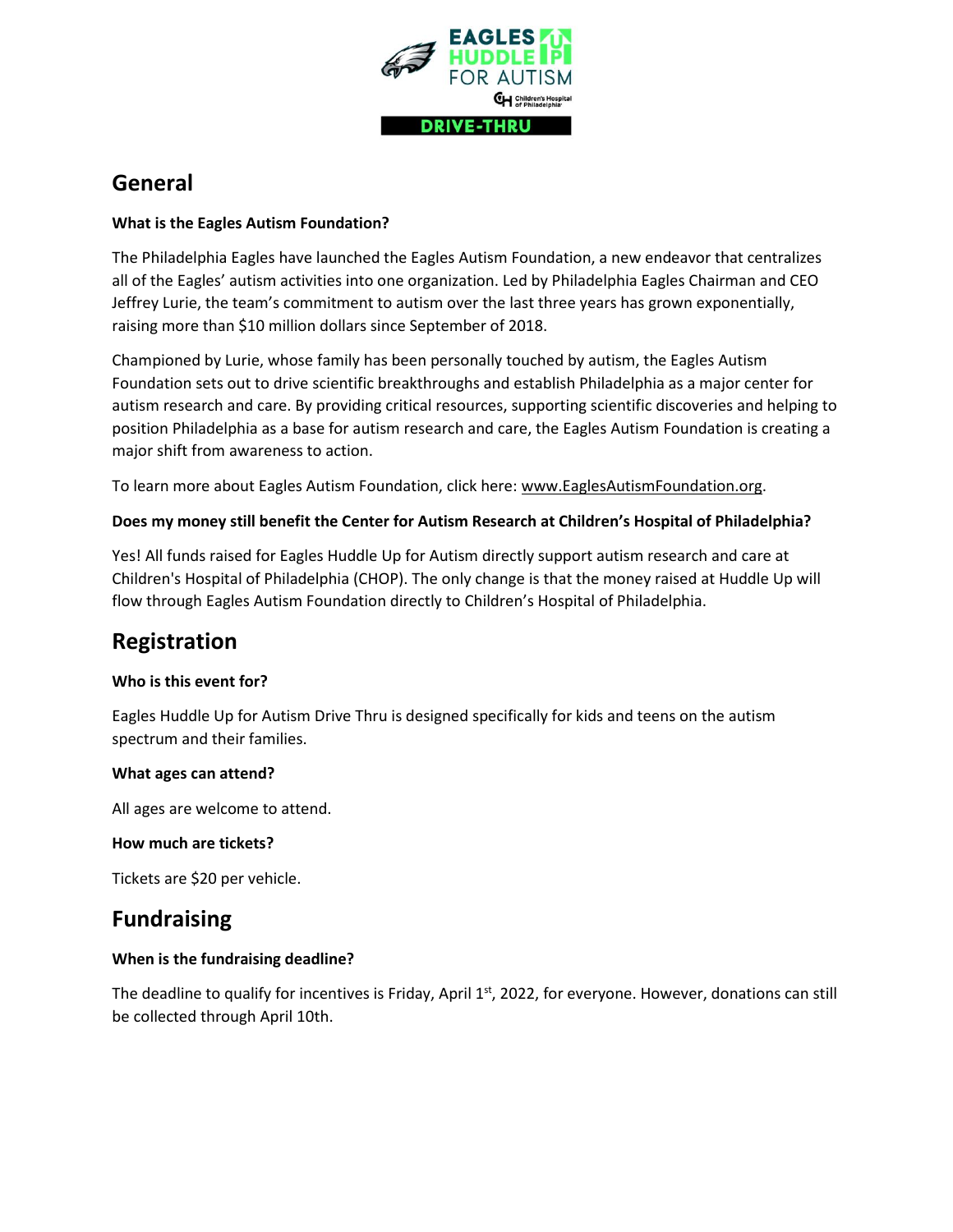

#### **Are there any incentives to fundraise?**

Definitely! Incentives include access to an exclusive VIP area, player autograph photos, a personalized videoboard message at Lincoln Financial Field, and a Huddle Up giftbag!

Guests that fundraise \$500 and above will also have the opportunity to participate in the 2022 Eagles Autism Challenge. Detailed incentive information can be found under our Fundraising Incentives. *Please note that while the 2022 Eagles Autism Challenge is currently scheduled as an in-person event, it is subject to move to an all-virtual format or be rescheduled based on guidance regarding social gatherings and the health and safety of our community, in EAC's sole discretion.*

# **About the Event**

## **Where is the event being held?**

The event will take place at Lincoln Financial Field, 1 Lincoln Financial Field Way, Philadelphia, PA 19147. Specific instructions for parking lot entry will be communicated at a later date.

#### **How many shows can I attend?**

We request that your family only attend one show. With limited spots available we would like for this opportunity to be available to all of our families who are interested.

#### **What kind of vehicle can I bring?**

Vehicles must fit into a standard size parking spot which measures about 9 feet wide and 18 feet long. Accommodations will be made for handicap accessible vehicles that do not fit inside these dimensions. Please let us know ahead of time by emailing [huddleupforautism@email.chop.edu](mailto:huddleupforautism@email.chop.edu) if you have any questions about your vehicle. No RV's, buses, motorcycles or open roof vehicles permitted.

#### **Do I need to pay for parking?**

There will be no additional fee to park and since this is a drive-thru style event, you will remind in your vehicle the entire time. Your \$20 ticket is the only fee.

#### **Will I need to wear a mask in the car?**

Because the event is fully outdoors at all times, masks are not required. Individuals may wear a mask if they choose.

#### **Will I need to get out of the car?**

For guest safety we're advising that all tailgates, van/car doors and hatchbacks remain closed at all times and you remain in your vehicle while driving through the drive thru route.

#### **Will food be available for purchase?**

Food will not be available for purchase. Please bring your own snacks if desired.